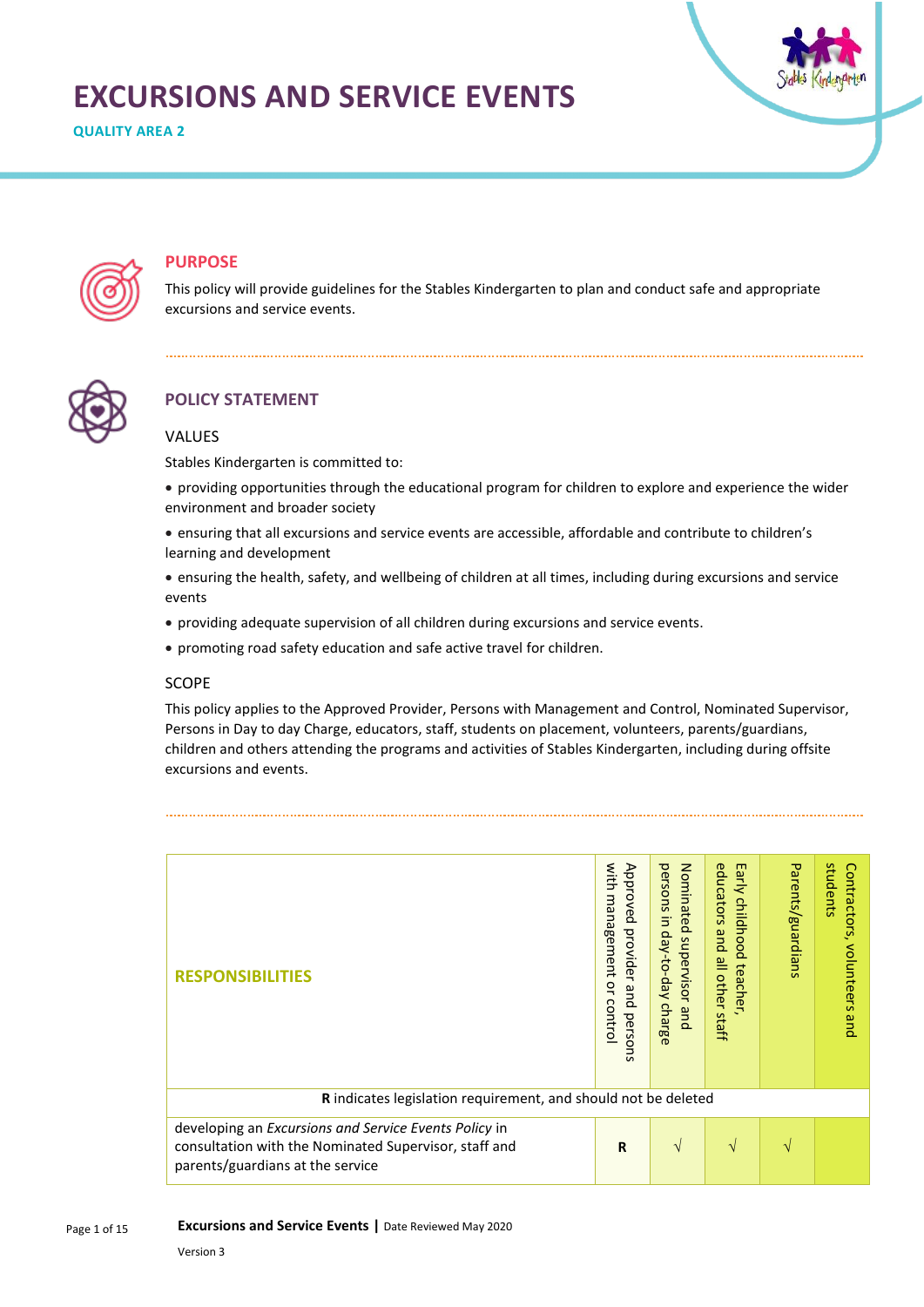| ensuring that staff, volunteers, students and others at the<br>service are provided with a copy of the Excursions and Service<br>Events Policy and comply with its requirements                                                                                                                                                                                                                                    | ${\sf R}$   | $\sqrt{}$ | $\sqrt{}$ | $\sqrt{}$ |  |
|--------------------------------------------------------------------------------------------------------------------------------------------------------------------------------------------------------------------------------------------------------------------------------------------------------------------------------------------------------------------------------------------------------------------|-------------|-----------|-----------|-----------|--|
| ensuring that all parents/guardians have completed, signed and<br>dated their child's enrolment form (refer to Enrolment and<br>Orientation Policy) including details of persons able to authorise<br>an educator to take their child outside the service premises<br>(Regulation 160)                                                                                                                             | ${\sf R}$   | $\sqrt{}$ | $\sqrt{}$ | $\sqrt{}$ |  |
| ensuring that parents/guardians or persons named in the<br>enrolment record have provided written authorisation within the<br>past 12 months where the service is to take the child on regular<br>outings (refer to Definitions), and that this authorisation is kept<br>in the child's enrolment record (Regulation 161) (refer to<br>Attachment 1 - Developing an excursion/service event<br>authorisation form) | $\mathbf R$ | $\sqrt{}$ | $\sqrt{}$ | $\sqrt{}$ |  |
| ensuring that a child does not leave the service premises on an<br>excursion unless prior written authorisation has been provided<br>by the parent/guardian or person named in the child's<br>enrolment record, and that the authorisation includes all details<br>required under Regulation 102(4) (refer to Attachment 1 -<br>Developing an excursion/service event authorisation form)                          | R           | $\sqrt{}$ | $\sqrt{}$ |           |  |
| ensuring that the number of children attending an excursion<br>does not exceed the number for which service approval has been<br>granted on that day                                                                                                                                                                                                                                                               | $\mathbf R$ | $\sqrt{}$ | $\sqrt{}$ |           |  |
| ensuring that children are adequately supervised (refer to<br>Definitions) at all times                                                                                                                                                                                                                                                                                                                            | ${\sf R}$   | $\sqrt{}$ | $\sqrt{}$ |           |  |
| ensuring that educator-to-child ratios are maintained at all<br>times, including during excursions and service events<br>(Regulations 123, 355, 357)                                                                                                                                                                                                                                                               | ${\sf R}$   | $\sqrt{}$ | $\sqrt{}$ |           |  |
| ensuring that parents/guardians, volunteers, students, and all<br>adults participating in an excursion are adequately supervised at<br>all times and are not left with sole supervision of individual<br>children or groups of children (refer to Participation of<br>Volunteers and Students Policy)                                                                                                              | $\mathbf R$ | $\sqrt{}$ | $\sqrt{}$ |           |  |
| ensuring that parents/guardians, volunteers, students and all<br>adults participating in an excursion are made aware that a valid<br>Working with Children Check is to be sighted and recorded prior<br>to the excursion if a parent/volunteer is to attend.                                                                                                                                                       | $\mathbf R$ | $\sqrt{}$ | $\sqrt{}$ |           |  |
| ensuring that a risk assessment (refer to Definitions) is carried<br>out for an excursion (in accordance with Regulation 101) before<br>authorisation is sought from parents/guardians (Regulation 100)                                                                                                                                                                                                            | $\mathbf R$ | $\sqrt{}$ | $\sqrt{}$ |           |  |
| ensuring the risk assessment (refer to Definitions) identifies and<br>assesses the risks, specifies how these will be managed and/or<br>minimised, and includes all details required by Regulation 101                                                                                                                                                                                                             | ${\sf R}$   | $\sqrt{}$ | $\sqrt{}$ |           |  |
| developing strategies to improve children's safety in high risk<br>situations such as excursions near water or near a road (refer to<br>Supervision of Children Policy, Water Safety Policy and Road<br>Safety and Safe Transport Policy)                                                                                                                                                                          | $\mathbf R$ | $\sqrt{}$ | $\sqrt{}$ |           |  |
| ensuring that staff comply with the service's Road Safety and<br>Safe Transport Policy                                                                                                                                                                                                                                                                                                                             | $\mathbf R$ | $\sqrt{}$ | $\sqrt{}$ |           |  |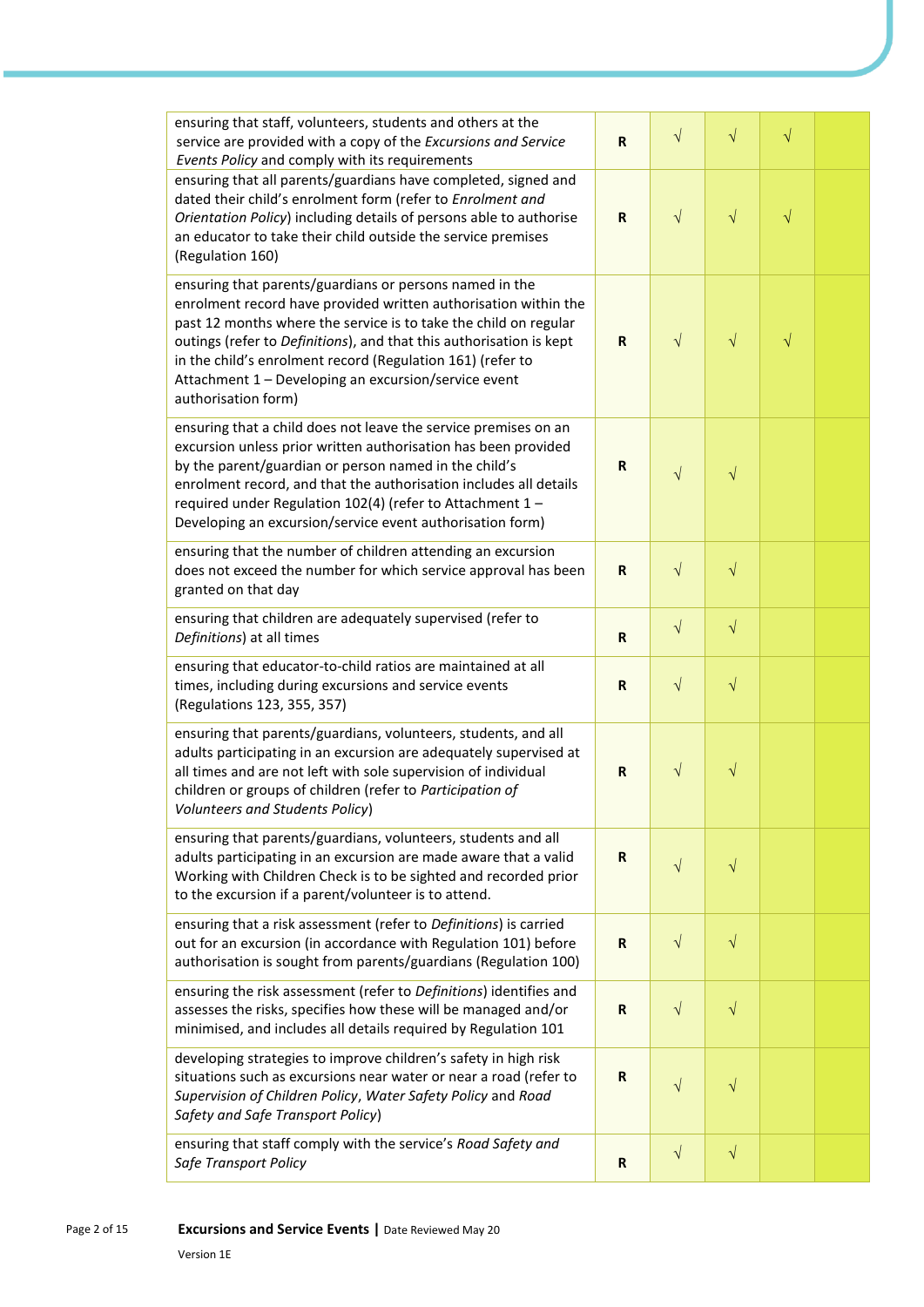| encouraging parents/guardians to comply with the service's<br>Road Safety and Safe Transport Policy                                                                                                                                                                                                                                    | $\mathbf R$ | $\sqrt{}$  | $\sqrt{}$ | $\sqrt{}$ |  |
|----------------------------------------------------------------------------------------------------------------------------------------------------------------------------------------------------------------------------------------------------------------------------------------------------------------------------------------|-------------|------------|-----------|-----------|--|
| ensuring that excursions and service events are based on the<br>educational program and meet the needs and interests of<br>children and families at the service (refer to Curriculum<br>Development Policy)                                                                                                                            | R           | $\sqrt{}$  | $\sqrt{}$ |           |  |
| ensuring that there is a clear purpose and educational value to<br>each excursion or service event, and that this is communicated<br>to parents/guardians                                                                                                                                                                              | R           | $\sqrt{ }$ | $\sqrt{}$ |           |  |
| considering the financial ability of families before deciding on an<br>excursion/service event that would require an additional charge.<br>Events that can be planned ahead of time should be included as<br>an expenditure item in the service's budget and, as a result, will<br>not incur additional charges (refer to Fees Policy) | $\mathbf R$ | $\sqrt{}$  | $\sqrt{}$ |           |  |
| ensuring that proposed excursions/service events are inclusive of<br>all children regardless of their abilities, additional needs or<br>medical conditions (refer to Inclusion and Equity Policy, Dealing<br>with Medical Conditions Policy, Asthma Policy, Anaphylaxis<br>Policy, Diabetes Policy and Epilepsy Policy)                | $\mathbf R$ | $\sqrt{}$  | $\sqrt{}$ |           |  |
| ensuring strategies are in place to provide an accurate<br>attendance record (refer to Definitions) for children attending an<br>excursion, and for children remaining at the service while an<br>excursion is happening                                                                                                               | R           | $\sqrt{}$  | $\sqrt{}$ |           |  |
| ensuring strategies are in place to ensure that there is an<br>accurate list of all adults participating in an excursion, including<br>parents/guardians, volunteers, and students, with contact details<br>for each individual                                                                                                        | $\mathbf R$ |            |           |           |  |
| ensuring that each child's personal medication and current<br>medical management plan is taken on excursions and other<br>offsite activities (refer to Dealing with Medical Conditions Policy,<br>Asthma Policy, Anaphylaxis Policy, Diabetes Policy and Epilepsy<br>Policy)                                                           | R           | $\sqrt{}$  | $\sqrt{}$ |           |  |
| providing and maintaining a portable first aid kit that can be<br>taken on excursions and other offsite activities                                                                                                                                                                                                                     | $\mathbf R$ | $\sqrt{}$  |           |           |  |
| providing portable first aid kits that contain the required<br>medication for dealing with medical conditions                                                                                                                                                                                                                          | $\mathbf R$ | $\sqrt{ }$ | $\sqrt{}$ |           |  |
| providing a mobile phone to enable contact with<br>parents/guardians and emergency services in the event of an<br>incident, injury, trauma, or illness (Regulation 98)                                                                                                                                                                 | $\mathbf R$ | $\sqrt{ }$ | $\sqrt{}$ |           |  |
| ensuring emergency contact details for each child and the<br>contact details of their medical practitioner are taken on<br>excursions for notification in the event of an incident, injury,<br>trauma, or illness.                                                                                                                     | $\mathsf R$ | $\sqrt{}$  | $\sqrt{}$ | $\sqrt{}$ |  |
| providing road safety education as part of the curriculum                                                                                                                                                                                                                                                                              | $\mathbf R$ | $\sqrt{ }$ | $\sqrt{}$ |           |  |
| where appropriate, taking walking excursions in the local<br>community to promote physical activity, safe active travel and<br>community connectedness.                                                                                                                                                                                |             | $\sqrt{ }$ | $\sqrt{}$ |           |  |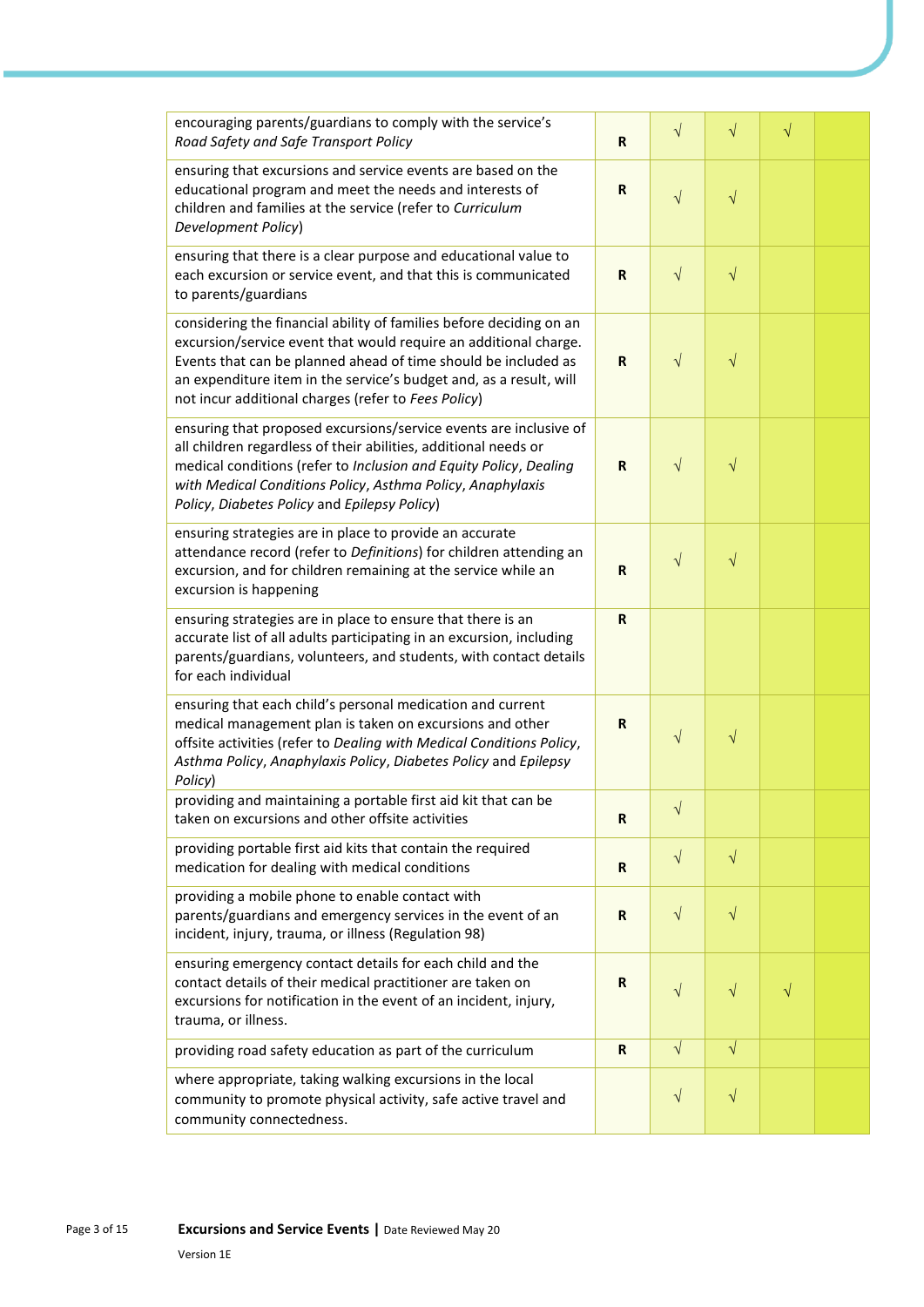| ensuring sunscreen (if required) is taken on excursions and is<br>available as required for service events and that outdoor<br>excursion venues provide adequate shade                                                   | $\sqrt{}$ | $\sqrt{}$  | $\sqrt{}$ |           |  |
|--------------------------------------------------------------------------------------------------------------------------------------------------------------------------------------------------------------------------|-----------|------------|-----------|-----------|--|
| displaying a notice at the service indicating that children are on<br>an excursion and including the location of the excursion and<br>expected time of return to the service.                                            |           | $\sqrt{ }$ | $\sqrt{}$ |           |  |
| discussing the aims and objectives of the excursion or service<br>event, and items of special interest, with children prior to<br>undertaking the activity                                                               |           |            | $\sqrt{}$ |           |  |
| informing parents/guardians of items required by children for<br>the excursion or service event<br>e.g. snack/lunch, sunscreen, coat etc.                                                                                |           |            | $\sqrt{}$ | $\sqrt{}$ |  |
| understanding that, if they participate in an excursion or service<br>event as a volunteer, they will be under the immediate<br>supervision of an educator or the Approved Provider at all times                         |           |            |           | $\sqrt{}$ |  |
| providing their current Working with Children Check to their<br>child's teacher if they will be attending the excursion or service<br>event, prior to the day.                                                           |           |            |           | $\sqrt{}$ |  |
| if participating in an excursion or service event, informing an<br>educator immediately if a child appears to be missing from the<br>group                                                                               |           |            |           | $\sqrt{}$ |  |
| supervising and caring for siblings and other children in their care<br>who are not enrolled in the program                                                                                                              |           |            |           | $\sqrt{}$ |  |
| complying with all service policies while participating in an<br>excursion or service event including the Code of Conduct Policy,<br>Road Safety and Safe Transport Policy, Sun Protection Policy and<br>Hygiene Policy. |           |            |           | V         |  |

# **BACKGROUND AND LEGISLATION**

## BACKGROUND

Excursions and service events are planned to extend the educational program and further develop the current interests of children. The *Victorian Early Years Learning and Development Framework (*refer to *Sources*) states that "Participating in their communities strengthens children's sense of identity and wellbeing" (Outcome 2: Children are connected with and contribute to their world). The purpose and educational value of each excursion or service event should be clearly communicated to parents/guardians.

When planning excursions and service events, it is important to ensure that they are inclusive of all members of the service community. Consideration must be given to any extra costs involved and the ability of families to pay these costs. Consideration must also be given to ensuring that all children can attend regardless of their abilities, additional needs, or medical conditions (refer to *Inclusion and Equity Policy*, *Dealing with Medical Conditions Policy*, *Asthma Policy*, *Anaphylaxis Policy*, *Diabetes Policy* and *Epilepsy Policy*). Clear procedures must be developed and followed, and these should be communicated to parents/guardians.

A risk assessment must be carried out for each excursion to determine any risks to children's health, safety or wellbeing before permission is sought from parents/guardians (Regulations 100, 101). The risk assessment must identify each risk and specify how the risk will be managed and/or minimised (Regulation 101). Written authorisation for the child to attend the excursion must be obtained from a parent/guardian or person named in the child's enrolment record before the child can be taken outside the service premises. For details regarding information to be included in the written authorisation, refer to Attachment 1.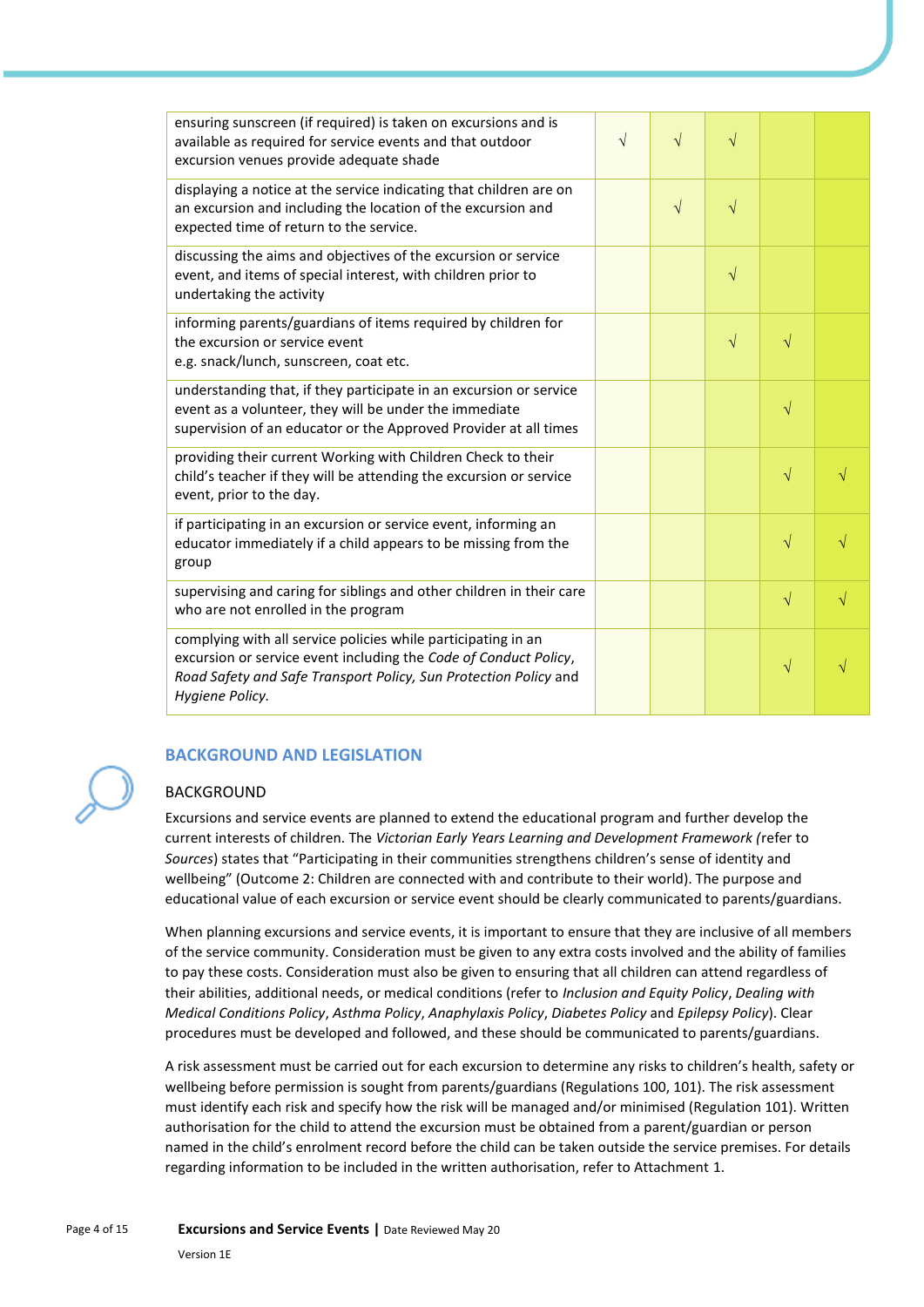Active travel excursions near the service have a range of benefits including:

- children and staff being physically active
- providing the opportunity to practice road safety
- engaging with the community.

Early childhood road safety education aims to reduce the risk of serious injury and death from road trauma. It also aims to lay the foundations for children to become safe and independent road and transport users in the future. Road safety education is an important part of a holistic approach to keeping children safe around traffic and in the road environment. Effective traffic skills are best learnt if they occur in a real environment i.e. using crossings and traffic lights.

#### LEGISLATION AND STANDARDS

Relevant legislation and standards include but are not limited to:

- *Education and Care Services National Law Act 2010*
- *Education and Care Services National Regulations 2011*

• *National Quality Standard*, including Quality Area 1: Educational Program and Practice and Quality Area 2: Children's Health and Safety

### **DEFINITIONS**

The terms defined in this section relate specifically to this policy. For commonly used terms e.g. Approved Provider, Nominated Supervisor, Regulatory Authority etc. refer to the *General Definitions* section of this manual.

**Adequate supervision:** (In relation to this policy) **supervision** entails all children (individuals and groups) in all areas of the service, being in sight and/or hearing of an educator at all times including during toileting, sleep, rest and transition routines. Services are required to comply with the legislative requirements for educatorto-child ratios at all times. Supervision contributes to protecting children from hazards that may emerge in play, including hazards created by the equipment used.

Adequate supervision refers to constant, active, and diligent supervision of every child at the service. Adequate supervision requires that educators are always in a position to observe each child, respond to individual needs and immediately intervene if necessary. Variables affecting supervision levels include:

- number, age and abilities of children
- number and positioning of educators
- current activity of each child
- areas in which the children are engaged in an activity (visibility and accessibility)
- developmental profile of each child and of the group of children
- experience, knowledge and skill of each educator
- need for educators to move between areas (effective communication strategies).

**Attendance Record:** Kept by the service to record details of each child attending the service including name, time of arrival and departure, signature of person delivering and collecting the child or of the Nominated Supervisor or educator (Regulation 158(1)).

**Excursion:** An outing organised by the education and care service. The written permission of parents/guardians or a person named on the child's enrolment record as having lawful authority must be obtained before educators/staff take children outside the service premises.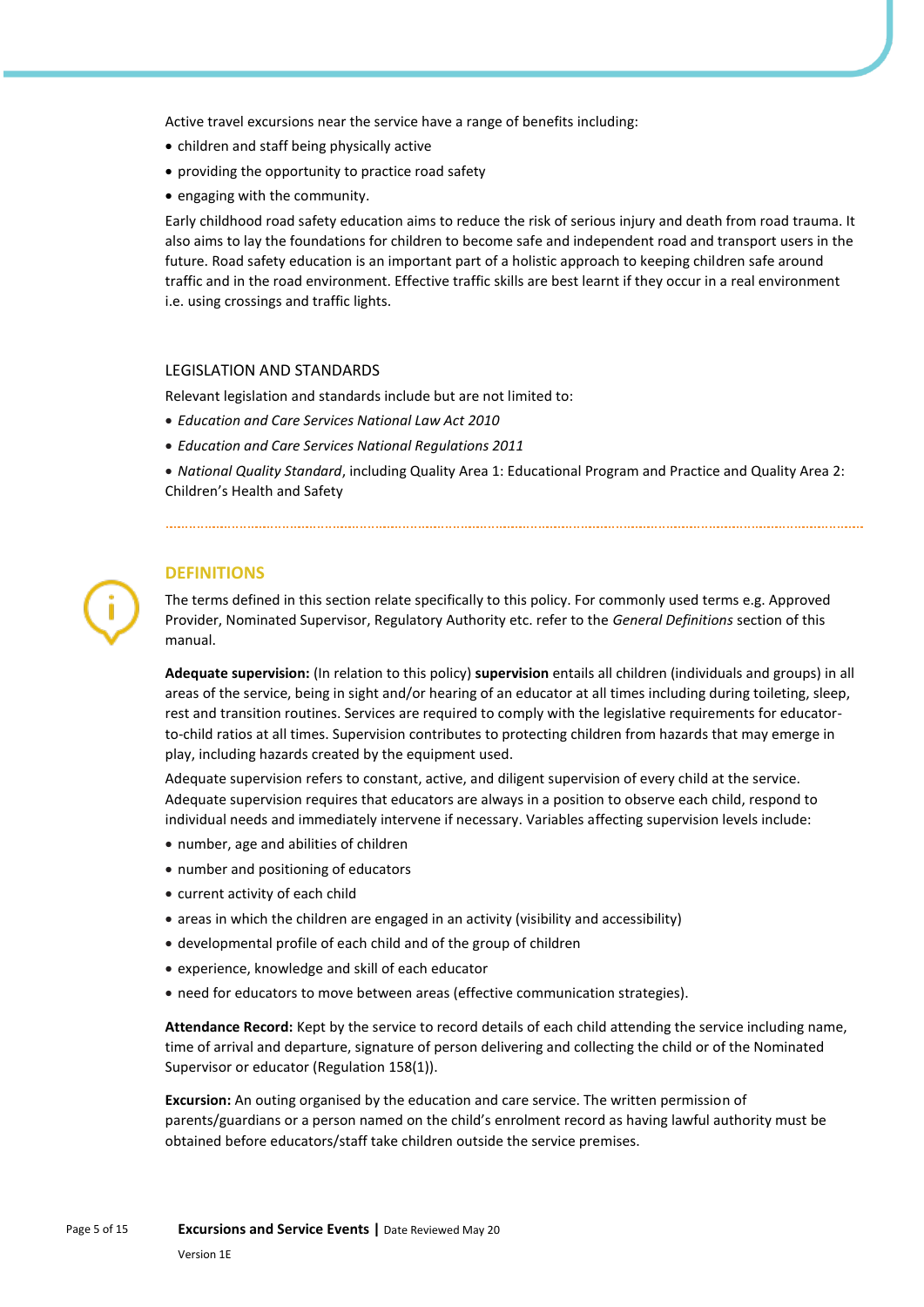Under the National Regulations, the definition of 'excursion' does not include an outing organised by services operating from a school site, where the child/ren leave the service premises with an educator/staff member, but do not leave the school site.

**Risk assessment:** (In the context of this policy) a risk assessment must identify and assess any hazard that poses a risk to a child's health, safety and/or wellbeing while on an excursion, and specify how these risks will be managed and/or minimised (Regulation 101). Risk assessments must consider:

- the proposed route and location of the excursion
- any water hazards (refer to *Water Safety Policy*)
- any risks associated with water-based activities (refer to *Water Safety Policy*)

• transport to and from the proposed location of the excursion (refer to *Occupational Health and Safety Policy*)

- the number of adults and children participating in the excursion
- the number of educators or other responsible adults who will be providing supervision given the level of risk, and whether or not specialised skills are required (e.g. lifesaving skills)

• the proposed activities, and the impact of this on children with varying levels of ability, additional needs, or medical conditions

• the proposed duration of the excursion, and the impact of this on children with varying levels of ability, additional needs, or medical conditions

• any items/information that should be taken on the excursion e.g. first aid kit, emergency contact details for children, medication for children with known medical conditions (such as asthma, anaphylaxis and diabetes) and a mobile phone.

A sample Excursion Risk Management Plan is provided on the ACECQA website at: [www.acecqa.gov.au](http://www.acecqa.gov.au/) (search *Sample forms and templates*)

**Regular outing:** (In relation to education and care services) means an excursion (refer to *Definitions*) such as a walk, drive, or trip to/from a location that the service visits regularly as part of its educational program, and where the circumstances covered by the risk assessment are the same on each trip. If an excursion is a regular outing, an authorisation from parents/guardians is only required to be obtained once every 12 months. A new authorisation is required if there is any change to the circumstances of the regular outing.

**Service event:** A special activity, event, visitor or entertainment organised by the education and care service that may be conducted as part of a regular session at the service premises or as an excursion.

**Supervision:** refer to **adequate supervision** in *Definitions* above.



# **SOURCES AND RELATED POLICIES**

## SOURCES

• *Belonging, Being & Becoming – The Early Years Learning Framework for Australia*: [https://docs.education.gov.au/documents/belonging-being-becoming-early-years-learning-framework](https://docs.education.gov.au/documents/belonging-being-becoming-early-years-learning-framework-australia)[australia](https://docs.education.gov.au/documents/belonging-being-becoming-early-years-learning-framework-australia)

- *Guide to the National Quality Standard*, ACECQA: [www.acecqa.gov.au](http://www.acecqa.gov.au/)
- ELAA's Road Safety Education program [www.childroadsafety.org.au](http://childroadsafety.org.au/)
- *Victorian Early Years Learning and Development Framework*[: www.education.vic.gov.au](http://www.education.vic.gov.au/Pages/default.aspx)
- VicRoads[: www.vicroads.vic.gov.au](http://www.vicroads.vic.gov.au/)

• Child Health Promotion Research Centre & Edith Cowan University (2012) *National Practices for Early Childhood Road Safety Education*[: https://childroadsafety.org.au/assets/Research/National-Practices-for-EC-](https://childroadsafety.org.au/assets/Research/National-Practices-for-EC-RSE.pdf)[RSE.pdf](https://childroadsafety.org.au/assets/Research/National-Practices-for-EC-RSE.pdf)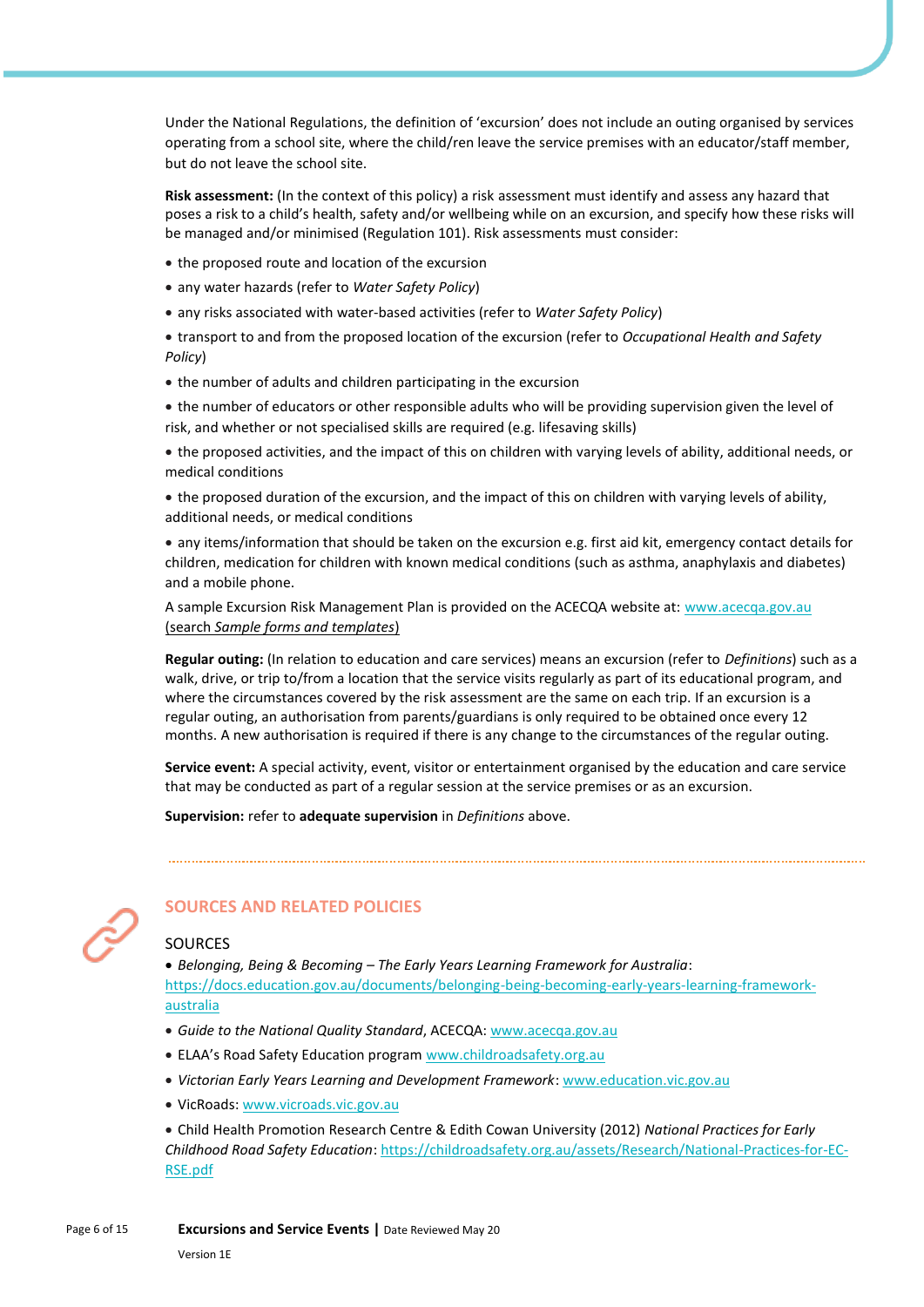#### RELATED POLICIES

- Acceptance and Refusal of Authorisations
- Administration of First Aid
- Administration of Medication
- Anaphylaxis
- Asthma
- Code of Conduct
- Curriculum Development
- Dealing with Medical Conditions
- Delivery and Collection of Children
- Diabetes
- Emergency and Evacuation
- Enrolment and Orientation
- Epilepsy
- Fees
- Food Safety
- Hygiene
- Incident, Injury, Trauma and Illness
- Inclusion and Equity
- Interactions with Children
- Nutrition and Active Play
- Occupational Health and Safety
- Participation of Volunteers and Students
- Privacy
- Road Safety and Safe Transport
- Sun Protection
- Supervision of Children
- Water Safety



#### **EVALUATION**

In order to assess whether the values and purposes of the policy have been achieved, the Approved Provider will:

- regularly seek feedback from everyone affected by the policy regarding its effectiveness
- monitor the implementation, compliance, complaints, and incidents in relation to this policy
- keep the policy up to date with current legislation, research, policy, and best practice
- revise the policy and procedures as part of the service's policy review cycle, or as required
- notify parents/guardians at least 14 days before making any changes to this policy or its procedures unless

a lesser period is necessary because of a risk.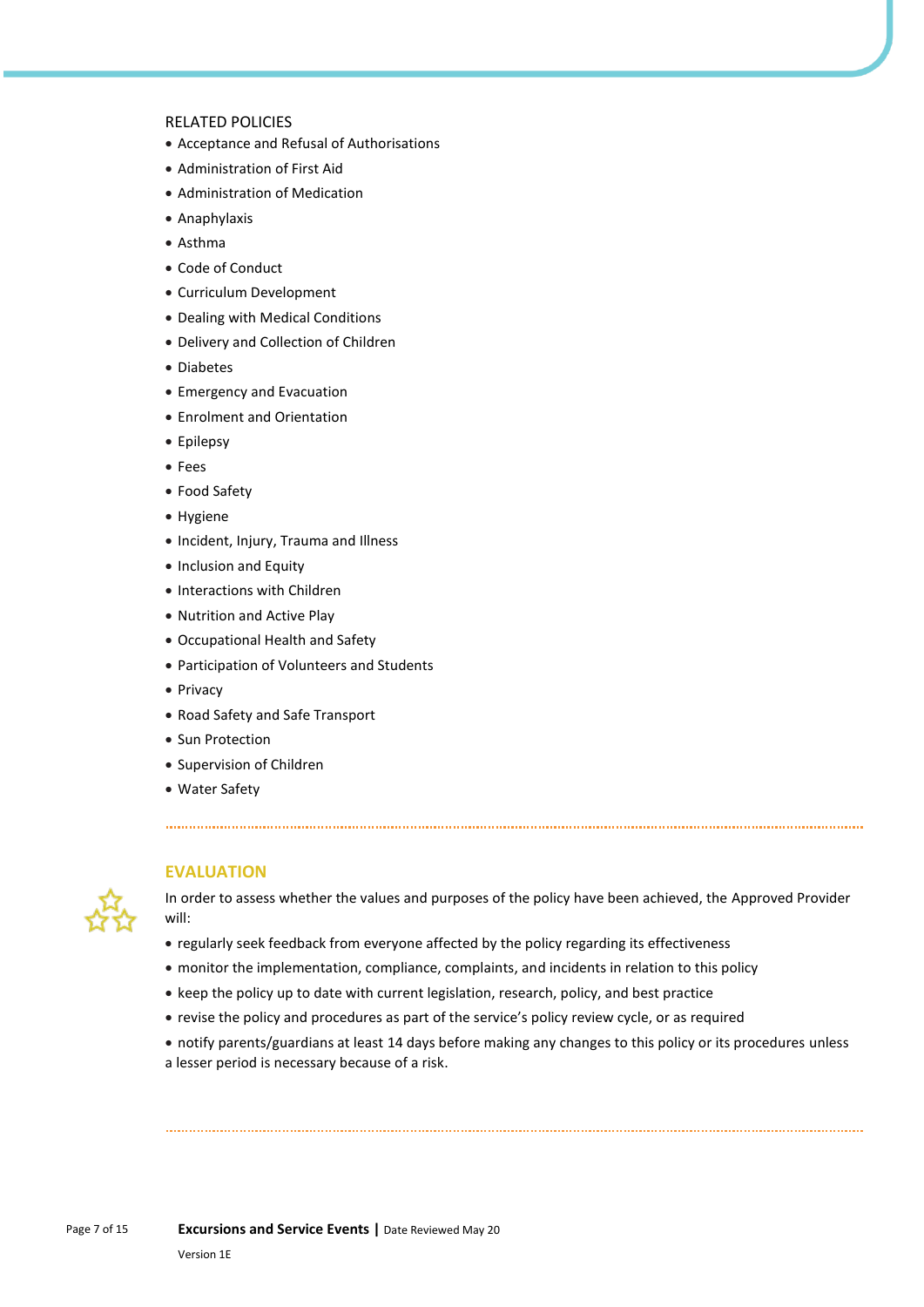

### **ATTACHMENTS**

- Attachment 1: Developing an excursion/service event authorisation form
- Attachment 2: Excursion Risk Management Plan
- Attachment 3: Risk Assessment
- Attachment 4: Risk Matrix
- Attachment 5: Submission to the Committee for Approval
- Attachment 6: Excursion and Event Permission Form
- Attachment 7: Volunteer Participation Form
- Attachment 8: Regular Outing Permission (see enrolment documents)



## **AUTHORISATION**

This policy was adopted by the approved provider of Stables Kindergarten on 14<sup>th</sup> May 2020.

#### **REVIEW DATE:** 14/09/2022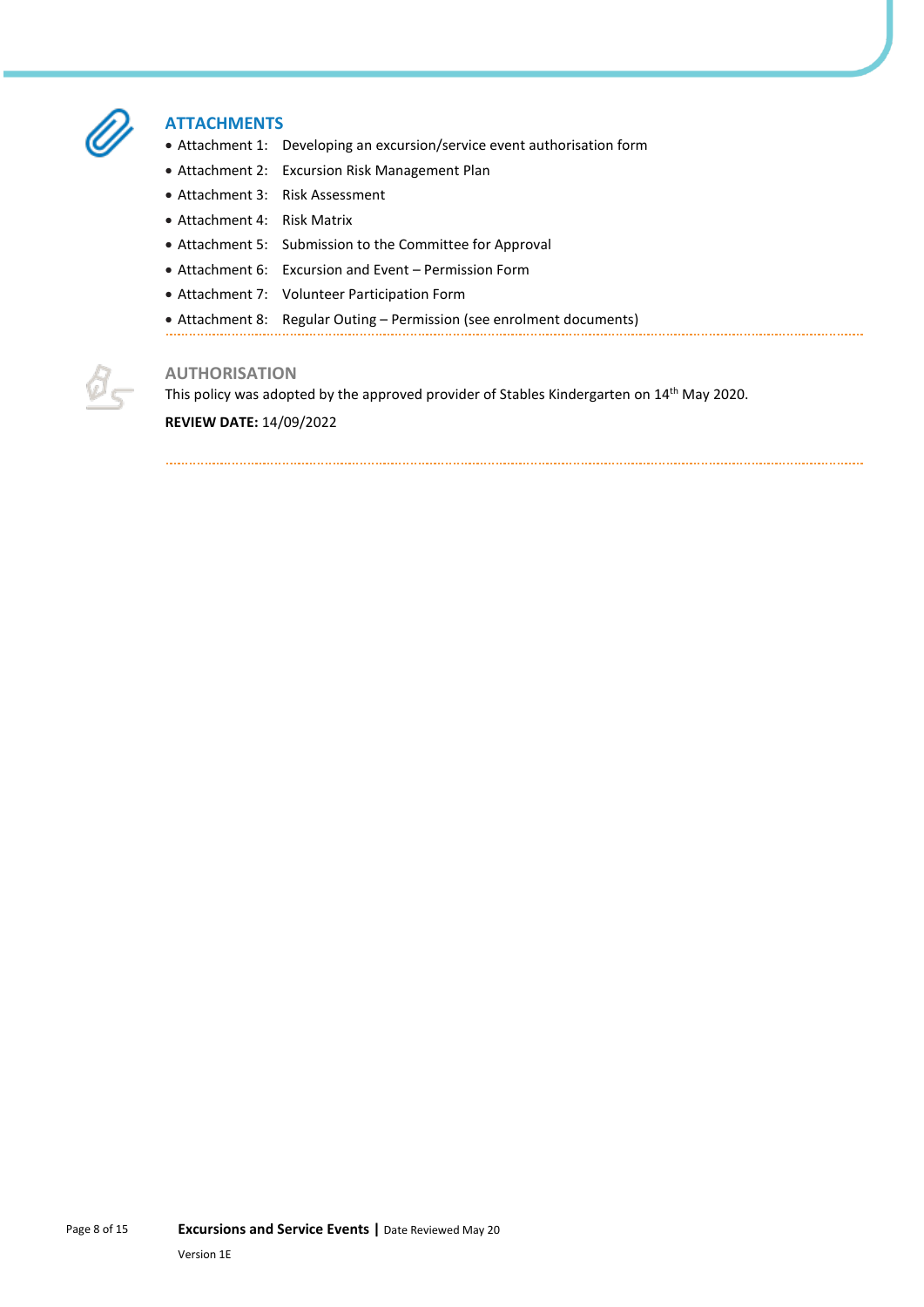# **ATTACHMENT 1: DEVELOPING AN EXCURSION/SERVICE EVENT AUTHORISATION FORM**

The *Education and Care Services National Regulations 2011* (Regulation 102) specify that written authorisations for excursions, given by a parent/guardian or person authorised on the child's enrolment record, must include the following details:

- the child's name
- the reason the child is to be taken outside the service premises
- the date the child is to be taken on the excursion (unless the authorisation is for a regular outing (refer to *Definitions*))
- a description of the proposed location of the excursion
- the method of transport to be used
- proposed activities to be undertaken as part of the excursion
- the period of time that the child will be away from the service premises
- the anticipated number of children attending the excursion
- the anticipated ratio of educators to children attending the excursion
- the anticipated number of staff members, and any other adults who will accompany and supervise children on the excursion
- confirmation that a risk assessment has been prepared and is available at the service.

The authorisation form should require parents/guardians to include contact details for two people and for the child's medical practitioner in the event that the child experiences an incident, injury, trauma or illness while on the excursion.

The form must be signed and dated by the parent/guardian or a person authorised on the child's enrolment form.

Services should also include information about:

- additional costs involved, if any, and
- whether parents/guardians/siblings are able to participate in the excursion and, if so, details of the supervision requirements for additional family members.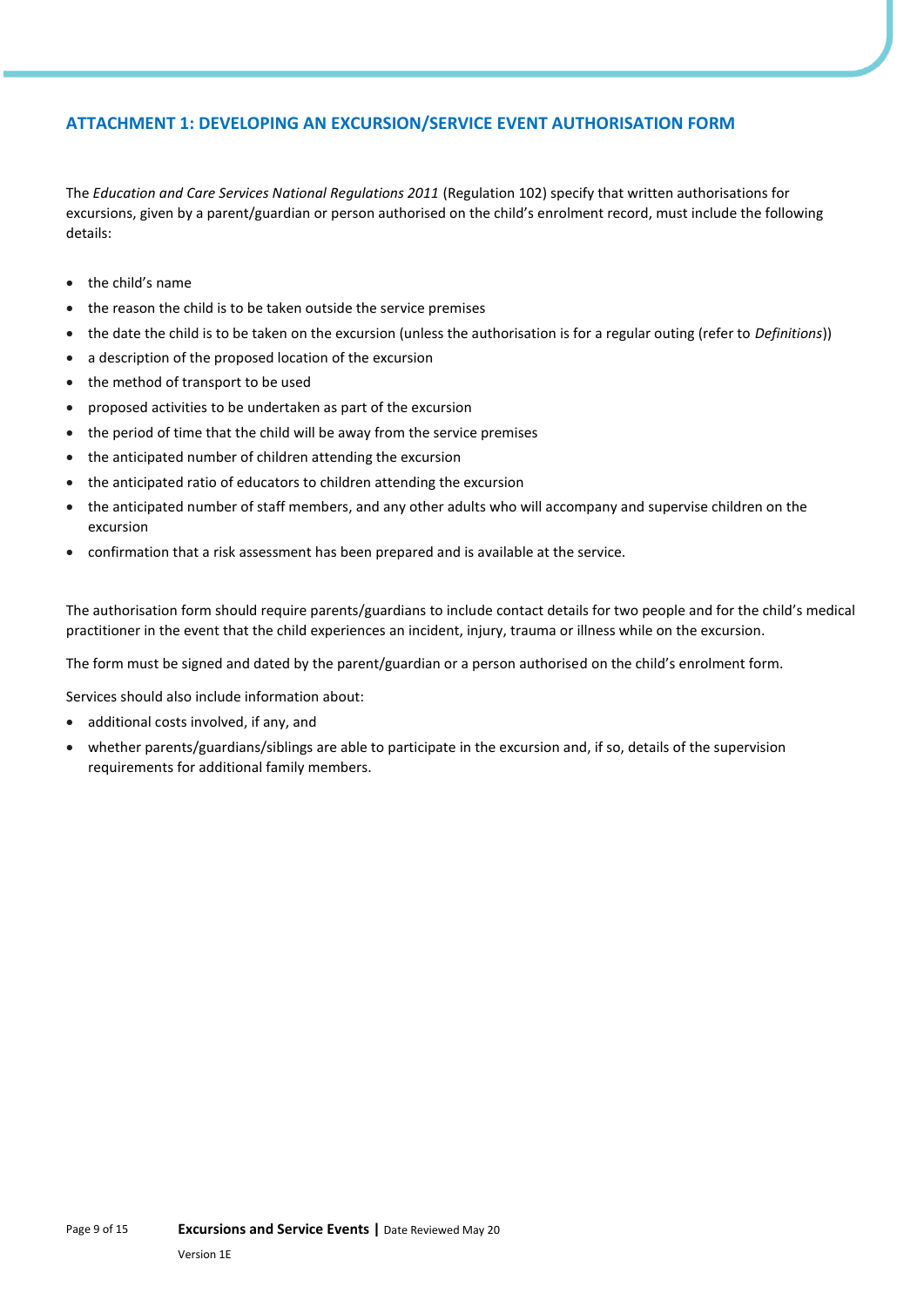# **ATTACHMENT 2: EXCURSION RISK MANAGEMENT PLAN**

# **Excursion risk management plan**

| <b>Excursion details</b>                                                                                                                       |      |                                                                                                           |                                                                   |  |  |
|------------------------------------------------------------------------------------------------------------------------------------------------|------|-----------------------------------------------------------------------------------------------------------|-------------------------------------------------------------------|--|--|
| Date(s) of excursion                                                                                                                           |      | <b>Excursion destination</b>                                                                              |                                                                   |  |  |
| Departure and arrival<br>times                                                                                                                 |      |                                                                                                           |                                                                   |  |  |
| Proposed activities                                                                                                                            |      |                                                                                                           | Water hazards? Yes/No<br>If yes, detail in risk assessment below. |  |  |
| Method of transport,<br>including proposed<br>route                                                                                            |      |                                                                                                           |                                                                   |  |  |
| Name of excursion co-<br>ordinator                                                                                                             |      |                                                                                                           |                                                                   |  |  |
| Contact number of<br>excursion co-ordinator                                                                                                    | (BH) |                                                                                                           | (M)                                                               |  |  |
| Number of children<br>attending excursion                                                                                                      |      |                                                                                                           | Number of<br>educators/parents/volunteers                         |  |  |
| Educator to child ratio,<br>including whether this<br>excursion warrants a<br>higher ratio?                                                    |      |                                                                                                           |                                                                   |  |  |
| Please provide details.                                                                                                                        |      |                                                                                                           |                                                                   |  |  |
| <b>Excursion checklist</b>                                                                                                                     |      |                                                                                                           |                                                                   |  |  |
| <b>PPFirst aid kit</b>                                                                                                                         |      | <b>Malaketia</b> of adults participating in the excursion with valid Working with Children<br>Check cards |                                                                   |  |  |
| <b>M2Contact information for each adult</b><br><b>Mallist of children attending the excursion</b>                                              |      |                                                                                                           |                                                                   |  |  |
| <b>Mobile phone / other means of communicating with the service &amp;</b><br><b>EEContact information for each child</b><br>emergency services |      |                                                                                                           |                                                                   |  |  |
| <b>Medical information for each child</b>                                                                                                      |      | <b>MOther items, please list</b>                                                                          |                                                                   |  |  |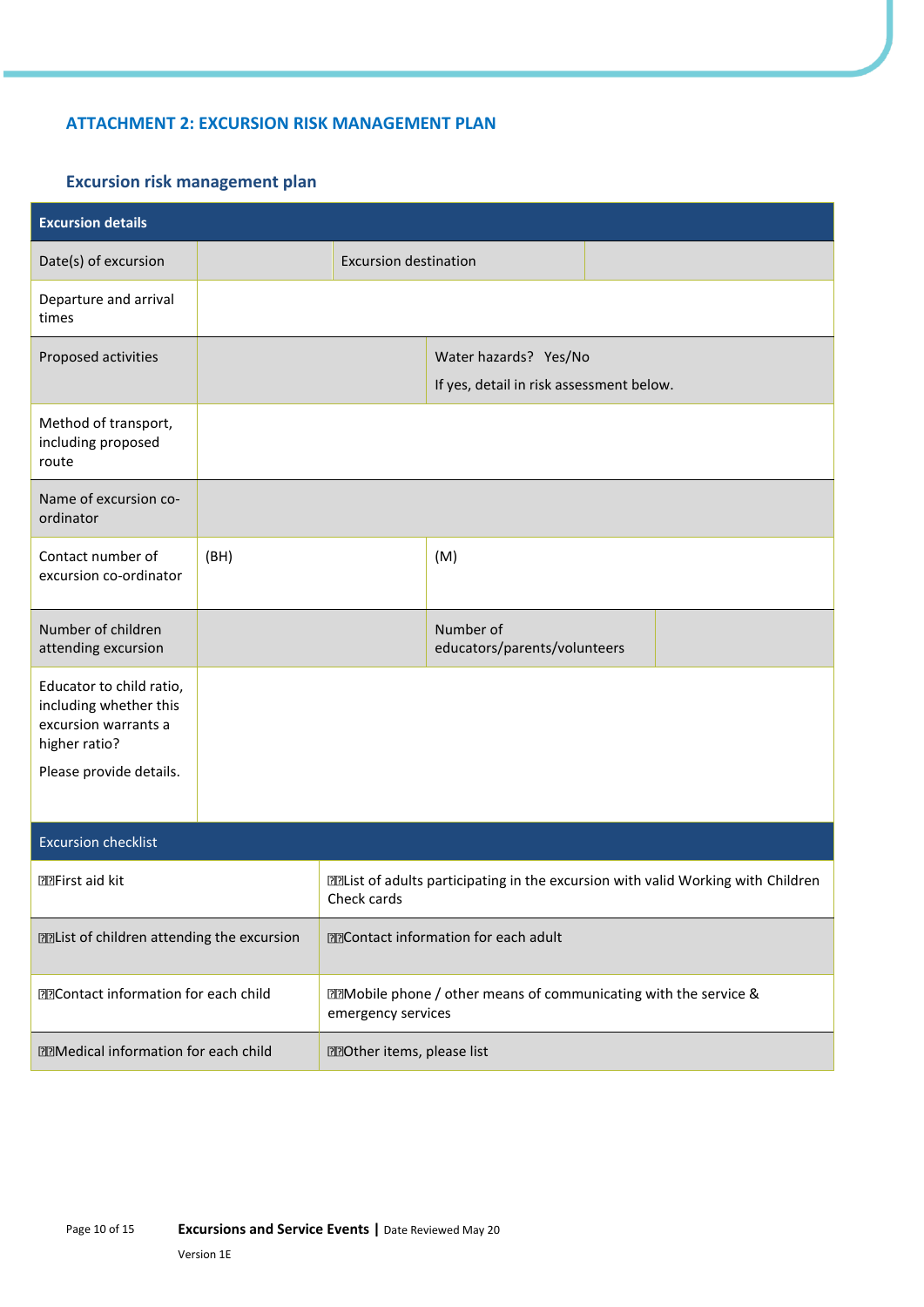# **ATTACHMENT 3: RISK ASSESSMENT**

| <b>Risk assessment</b>                                                                                                |                      |                                 |                                 |     |      |
|-----------------------------------------------------------------------------------------------------------------------|----------------------|---------------------------------|---------------------------------|-----|------|
| Activity                                                                                                              | Hazard<br>identified | Risk assessment<br>(use matrix) | Elimination/control<br>measures | Who | When |
|                                                                                                                       |                      |                                 |                                 |     |      |
|                                                                                                                       |                      |                                 |                                 |     |      |
|                                                                                                                       |                      |                                 |                                 |     |      |
|                                                                                                                       |                      |                                 |                                 |     |      |
|                                                                                                                       |                      |                                 |                                 |     |      |
|                                                                                                                       |                      |                                 |                                 |     |      |
|                                                                                                                       |                      |                                 |                                 |     |      |
|                                                                                                                       |                      |                                 |                                 |     |      |
|                                                                                                                       |                      |                                 |                                 |     |      |
|                                                                                                                       |                      |                                 |                                 |     |      |
|                                                                                                                       |                      |                                 |                                 |     |      |
|                                                                                                                       |                      |                                 |                                 |     |      |
|                                                                                                                       |                      |                                 |                                 |     |      |
|                                                                                                                       |                      |                                 |                                 |     |      |
| Plan prepared by                                                                                                      |                      |                                 |                                 |     |      |
| Prepared in consultation with:                                                                                        |                      |                                 |                                 |     |      |
| Communicated to:                                                                                                      |                      |                                 |                                 |     |      |
| Venue and safety information reviewed and<br>Yes / No<br>attached<br>Comment if needed:                               |                      |                                 |                                 |     |      |
| Reminder: Monitor the effectiveness of controls and change if necessary. Review the risk assessment if an incident or |                      |                                 |                                 |     |      |

**significant change occurs.**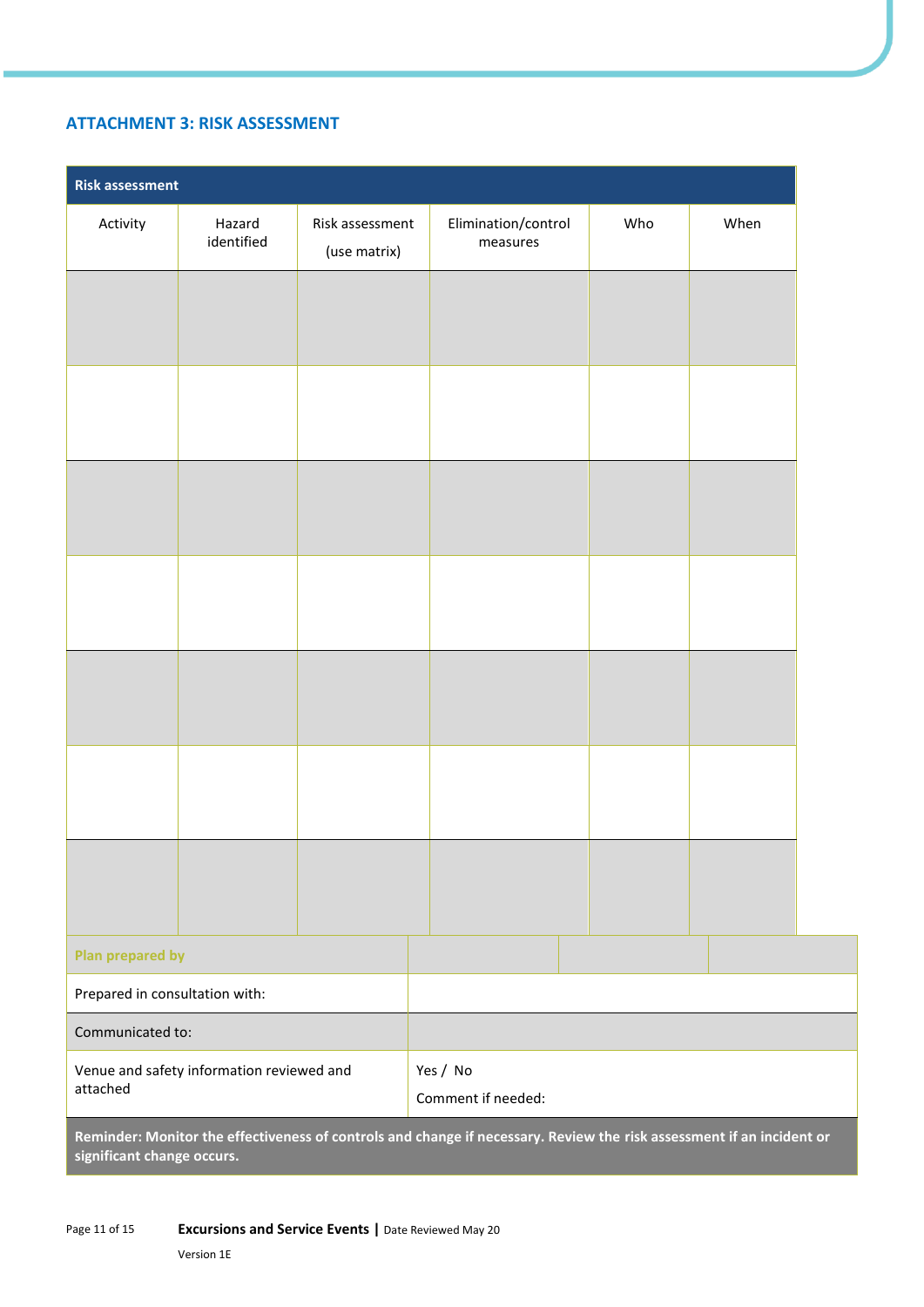# **ATTACHMENT 4: RISK MATRIX**

# **Risk Matrix**

| Consequence |                   |               |                                   |          |          |                |  |
|-------------|-------------------|---------------|-----------------------------------|----------|----------|----------------|--|
|             |                   | Insignificant | <b>Minor</b><br>Moderate<br>Major |          |          | Catastrophic   |  |
|             | Almost<br>certain | Moderate      | High                              | High     | Extreme  | <b>Extreme</b> |  |
|             | Likely            | Moderate      | Moderate                          | High     | Extreme  | Extreme        |  |
| Likelihood  | Possible          | Low           | Moderate                          | High     | High     | Extreme        |  |
|             | Unlikely          | Low           | Low                               | Moderate | High     | High           |  |
|             | Rare              | Low           | Low                               | Low      | Moderate | High           |  |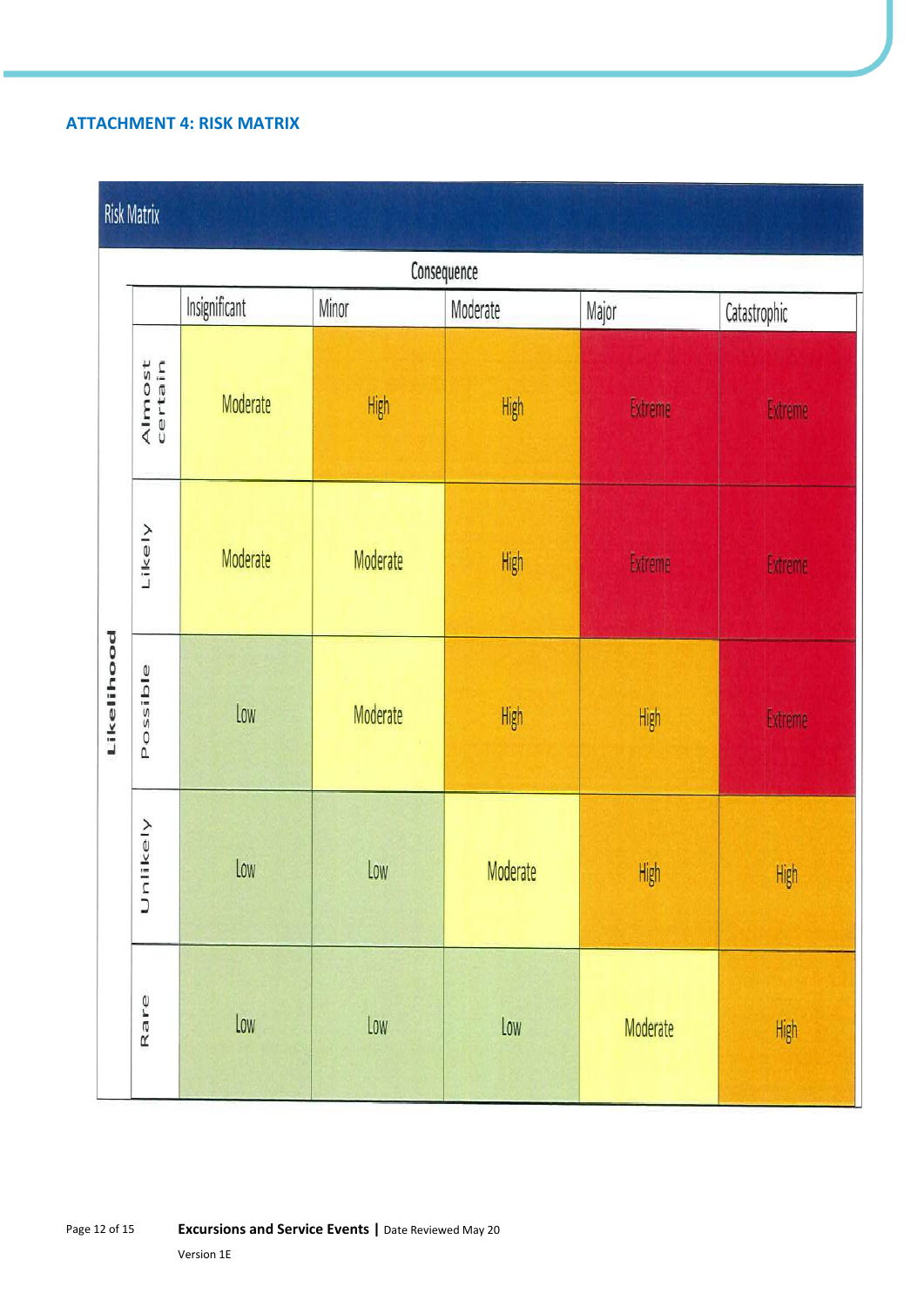# **ATTACHMENT 5: SUBMISSION TO COMMITTEE FOR APPROVAL**

This form is to be completed by the teacher and given to the committee of management at least four weeks prior to the date of the proposed excursion or centre event.

| Date of proposed excursion/event                                                            |                             |
|---------------------------------------------------------------------------------------------|-----------------------------|
| Venue of proposed excursion/event                                                           |                             |
| Starting and finishing time of the proposed<br>excursion/event                              | Start time:<br>Finish time: |
| How does the excursion/event affect children's normal<br>hours of attendance at the centre? |                             |
| How does the excursion/event affect the staff hours of<br>attendance at the centre?         |                             |
| What is the educational value of the excursion/event to<br>the children's program?          |                             |
| Proposed number of children attending the<br>excursion/event                                |                             |
| Cost of the excursion/event for each child                                                  |                             |
| Number of paid staff attending the excursion/event                                          |                             |
| Number of additional adults attending the<br>excursion/event                                |                             |
| Ratio of children to adults attending the<br>excursion/event                                |                             |
| Are any siblings attending the excursion/event? If yes,<br>how many?                        |                             |

Teacher's name (Print): \_\_\_\_\_\_\_\_\_\_\_\_\_\_\_\_\_\_\_\_\_\_\_\_\_\_\_\_\_\_\_\_\_\_\_\_\_\_\_\_\_\_\_\_\_\_\_\_\_\_\_\_\_

| Teacher's signature: | Date: |  |
|----------------------|-------|--|
|----------------------|-------|--|

Committee of Management approval: \_\_\_\_\_\_\_\_\_\_\_\_\_\_\_\_\_\_\_\_\_\_\_\_\_\_\_ Date: \_\_\_\_\_\_\_\_\_\_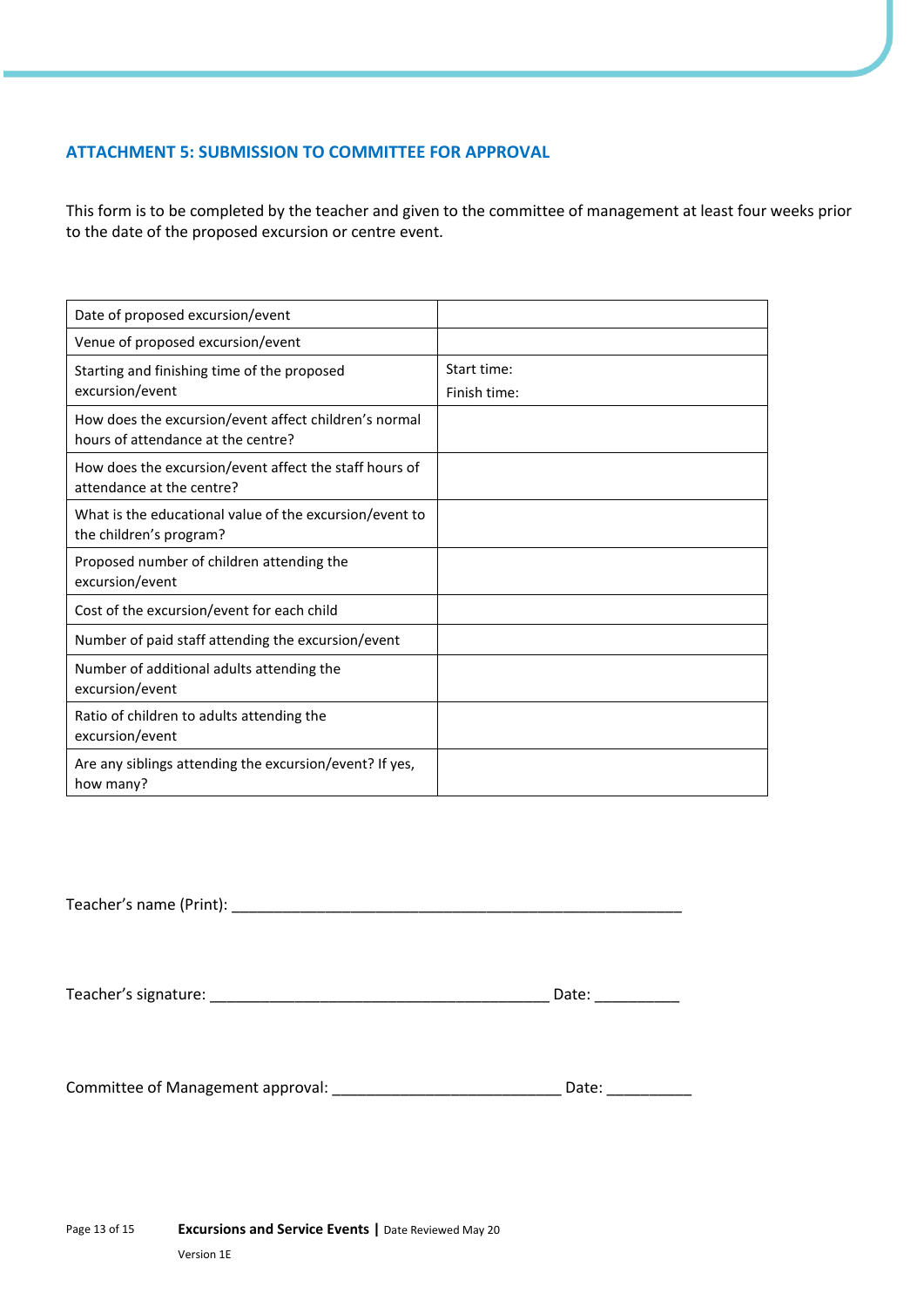## **ATTACHMENT 6: EXCURSION AND EVENT PERMISSION FORM**

#### Date:

On Thursday 22<sup>nd</sup> September 2011 Red Group from the Stables Kindergarten will be going on an excursion to the St. Francis of Assisi Primary School Library (next door).

Our purpose for the excursion will be:

- To gain information and adjust to new experiences by reading and listening to stories in a Primary School environment
- Expand the children's imaginations and creativity
- Learn about the importance of print as a means of communication
- Gain exposure to books and storytelling helping children understand that their feelings, fears and questions and problem solving are not unique to them.
- Acquiring a love for books can be one of the most powerful incentives for children to become engaged readers

The excursion will leave from the kindergarten at 9:30am and return to Stables Kindergarten at 10:45am, and the children and adults involved in the excursion will walk to the school.

As we envisage 30 children attending, there will be 2 staff members participating in the excursion, as well as adult/parent/guardian volunteers. We would like to provide an overall adult-to-child ratio of 1 adult to 3 children.

#### A risk assessment has been conducted for this planned event and will be available for you to view next to the sign in book.

All parents/guardians/volunteers participating in the excursion event will be required to have a current Working with Children Check and will be under the direct supervision of a qualified staff member while assisting in the supervision and care of children on the excursion.

We ask that you remain contactable (keep your mobile phone on) throughout the course of this excursion

#### *Siblings of children attending the Kindergarten will not be able to attend.*

The cost of the excursion is nil.

- - - - - - - - - - - - - - - - - - - - - - - - - - - - - - - - - - - - - - - - - - - - - - - - - - - - - - - - - - - - - - - - - - - -

I give permission for \_\_\_\_\_\_\_\_\_\_\_\_\_\_\_\_\_\_\_\_\_\_\_\_\_\_\_ (child's name) to attend the excursion to St Francis of Assisi Primary

School Library on Thursday 22<sup>nd</sup> September with Stables Kindergarten.

Name of persons to be notified of any accident, injury, trauma or illness involving your child:

| Contact 1___________________________                    |  |  |  |  |  |  |
|---------------------------------------------------------|--|--|--|--|--|--|
| Contact details: _____________________                  |  |  |  |  |  |  |
|                                                         |  |  |  |  |  |  |
|                                                         |  |  |  |  |  |  |
|                                                         |  |  |  |  |  |  |
|                                                         |  |  |  |  |  |  |
|                                                         |  |  |  |  |  |  |
| I can/cannot assist with supervision of this excursion. |  |  |  |  |  |  |
|                                                         |  |  |  |  |  |  |
|                                                         |  |  |  |  |  |  |